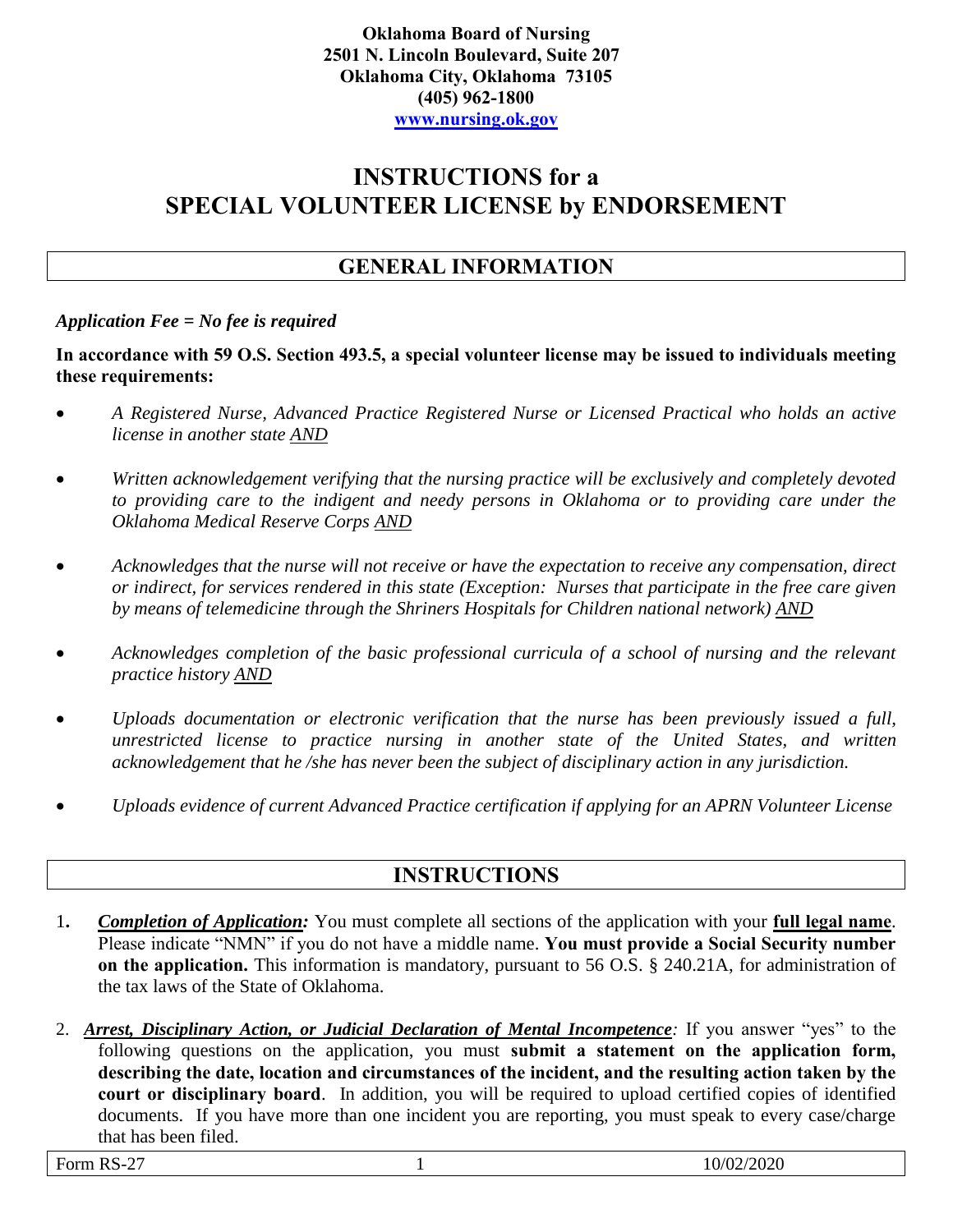- 1. Have you ever had disciplinary action taken against a nursing license, recognition, certificate, or privilege to practice; any professional or occupational license, recognition, or certificate; and/or any application for a nursing or professional or occupational license, recognition, or certificate in any state, territory or country not previously reported **in writing** to the Oklahoma Board of Nursing?"
	- a. If you answered "yes", you must type in the space available a statement describing the date, location, and circumstances of the incident(s), and, if applicable, the resulting action(s) taken by the disciplinary board.
	- b. If you are reporting more than one incident, you must describe every case that has been filed.
	- c. You will need to upload certified copies of the charges/complaints, findings of fact, and orders from the licensing agency.
- 2. Is there currently any investigation of your nursing license, recognition, certificate, or privilege to practice; and/or any professional or occupational license, recognition, or certificate; and/or any application for a nursing and/or professional or occupational license, recognition, or certificate in any state, territory or country not previously reported **in writing** to the Oklahoma Board of Nursing?
	- a. If you answered "yes", you must type in the space available a statement describing the date, location, and circumstances of the incident(s), and, if applicable, the resulting action(s) taken by the disciplinary board.
	- b. If you are reporting more than one incident, you must describe every case that has been filed.
- 3. Have you been charged and/or convicted in any criminal offense not previously reported **in writing** to the Oklahoma Board of Nursing, including those pending appeal? (You may exclude minor traffic violations, but must report all DUI/DWI charges and/or DUI/DWI convictions) Check all that apply:
	- [ ] been convicted of a misdemeanor?
	- [ ] been convicted of a felony?
	- [ ] pled nolo contendre, no contest, or guilty?
	- [ ] received deferred adjudication, to include but not limited to deferred prosecution agreement?
	- [ ] been placed on community supervision or court-ordered probation, whether or not adjudicated guilt?
	- [ ] been sentenced to serve jail or prison time? Court-ordered confinement?
	- [ ] been granted pre-trial diversion, to include but not limited to Drug Court?
	- [ ] have any pending criminal charges?
	- [ ] have any pending violation of the law?
	- [ ] been subject of a court-martial; Article 15 violation; or received any form of military judgment/punishment/action?
	- [  $\vert$  No, none of the above applies.

NOTE: Expunged and Sealed Offenses: While expunged or sealed offense, arrests, tickets, or citations need not be disclosed, it is your responsibility to ensure the offense, arrest, ticket or citation has, in fact, been expunged or sealed. It is recommended that you submit a copy of the Court Order expunging or sealing the record in question to our office with your application. Non-disclosure of relevant offenses raises questions related to truthfulness and character.